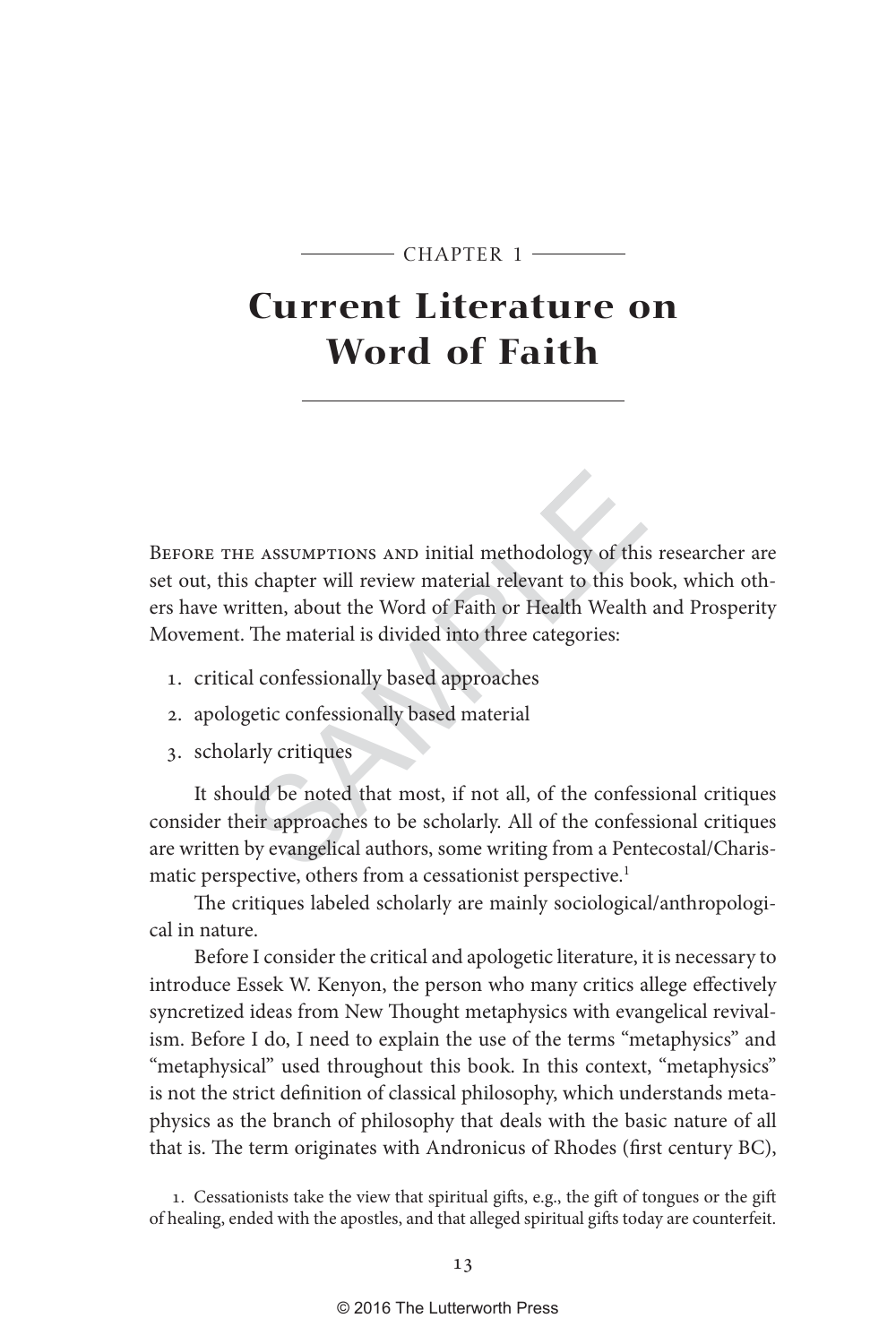who arranged the writings of Aristotle (382–322 BC). Andronicus put the writings that Aristotle called *First Philosophy* After the writings on *Physics*, hence meta-physics (after physics) and is a term used in recent philosophy, for example in the writings of A. J. Ayer,<sup>2</sup> to cover any aspect of the subject that is neither analytic or scientifically verifiable.

tillson Judah for his description of "metaphysics"<br>losophy," that is, "both scientific and religious." H<br>aphysical source as saying, it "stands for the deepe<br>he things which stand above and beyond the out<br>it especially con What I understand by "metaphysics" or "metaphysical" in this book, particularly in discussing New Thought metaphysics and its antecedents, is the same as that of Charles Braden, who understood metaphysics to be a religious orientation that is common to a variety of religions and beliefs such as American New Thought, Theosophy, Christian Idealism, Spiritualism, and Christian Science. "This broad complex of religions," he wrote, "is sometimes described by the general term "metaphysical" because its major reliance is not on the physical, but on that which is beyond the physical."<sup>3</sup> I am also indebted to J. Stillson Judah for his description of "metaphysics" as a "practical type of philosophy," that is, "both scientific and religious." He quotes an American metaphysical source as saying, it "stands for the deeper realities of the universe, the things which stand above and beyond the outer phenomenal realm . . . it especially concerns itself with the practical application of that absolute Truth of Being in all the affairs of our daily and hourly living."4

### **1 . 1 E. W. Kenyon**

Dan McConnell records that Kenyon was converted between the ages of fifteen and nineteen and preached his first sermon in a Methodist church when he was nineteen. In 1886, he was ordained a deacon in that church. 5 What McConnell does not say, or appear to know at that time, was that, despite an early enthusiastic evangelistic ministry, Kenyon became disillusioned and became an agnostic.<sup>6</sup> Joe McIntyre records the testimony of Kenyon's first wife, who said that her husband was disillusioned by,

"disgust arising from the many inconsistencies in the motives and lives of Christian leaders," and some failings in his own life, namely, "the pride of life, desire for fame and money in his own nature."<sup>7</sup>

- 2. See Ayer *Language, Truth and Logic* .
- 3. Braden, *Spirits in Rebellion*, 4.
- 4. Judah, *The History and Philosophy of the Metaphysical Movements in America*, 21, 11.
	- 5. McConnell, *A Different Gospel*, 30.
	- 6. McIntyre, *E. W. Kenyon*, 3–8.
	- 7. Ibid., 7.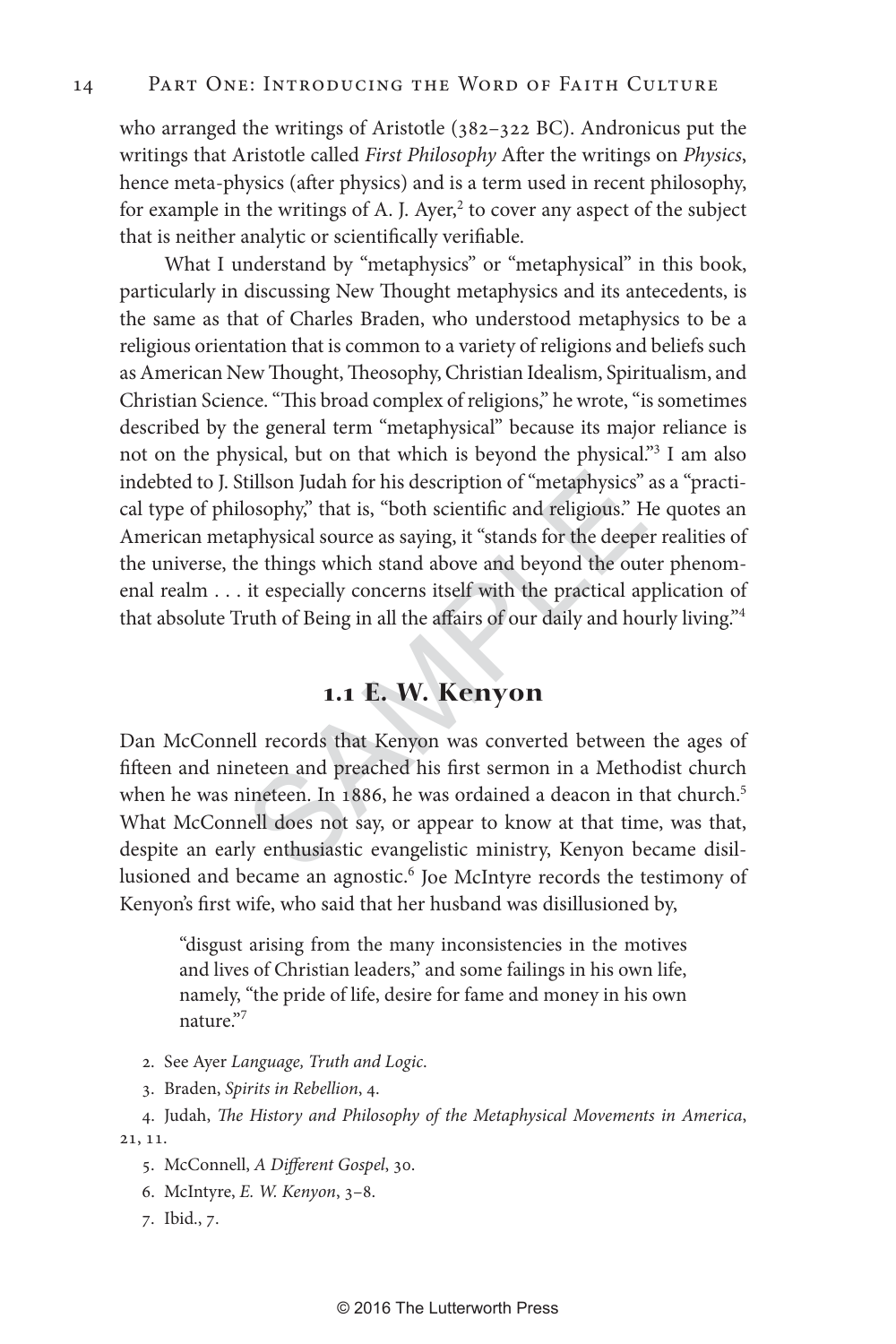angelical revivalism and New Thought metaphysity<br>udes that some of the principles that Kenyon taug<br>cience cults of the nineteenth century, specificall:<br>s.<br>**1.2 Critical Confessional Mater**<br>**1.2.1 Gordon Fee**<br>the earlier cr In 1892, Kenyon moved to Boston where he attended the Emerson College, or Emerson School of Oratory, as it was known. 8 McIntyre records that from an early age Kenyon wanted to be an actor and attended the college to get ready for the stage.<sup>9</sup> According to McConnell, both the school's founder Charles Wesley Emerson and many of the students and tutors had a strong affinity for New Thought.<sup>10</sup> Bearing in mind that Kenyon was going through an agnostic stage, it seems likely to me that his state of mind and his own natural failings would have left him open to influence by New Thought, even if he subsequently rejected the movement's major teachings. New Thought was very popular in New England in the time that Kenyon was at Emerson College, and McConnell argues that, while disagreeing with the theology of the movement, he unwittingly took on board some of its key practical principles and syncretized them into his gospel, resulting in a blend of evangelical revivalism and New Thought metaphysics.<sup>11</sup> So McConnell concludes that some of the principles that Kenyon taught originated in the mind-science cults of the nineteenth century, specifically New Thought metaphysics.

## **1. 2 Critical Confessional Material on the Faith Movement**

### 1.2.1 Gordon Fee

Many of the earlier critics of the movement attempted hermeneutical critiques, arguing that the teaching of the movement is theologically unorthodox. Perhaps one of the best of these is Gordon Fee's *The Disease of the Health and Wealth Gospels* . 12

Fee does not refer to Kenyon at all in this book, but does refer to those who were influenced by his teaching, including Kenneth Hagin and Kenneth Copeland. Fee was a widely respected biblical scholar, especially among charismatics and Pentecostals, and is an ordained minister in the Assemblies of God; his approach is to point to the hermeneutical misunderstandings of the movement. For example, Fee points to a key biblical

- 8. McConnell, *A Different Gospel*, 29, 34.
- 9. McIntyre, *E. W. Kenyon*, 15.

10. McConnell, *A Different Gospel*, 38–41. New Thought, otherwise known as New Thought Metaphysics, is a way of thinking that originated in early nineteenth-century America in particular through the teaching of Phineas P. Quimby.

12. Fee, *The Disease of the Health and Wealth Gospels*.

<sup>11.</sup> Ibid., 48.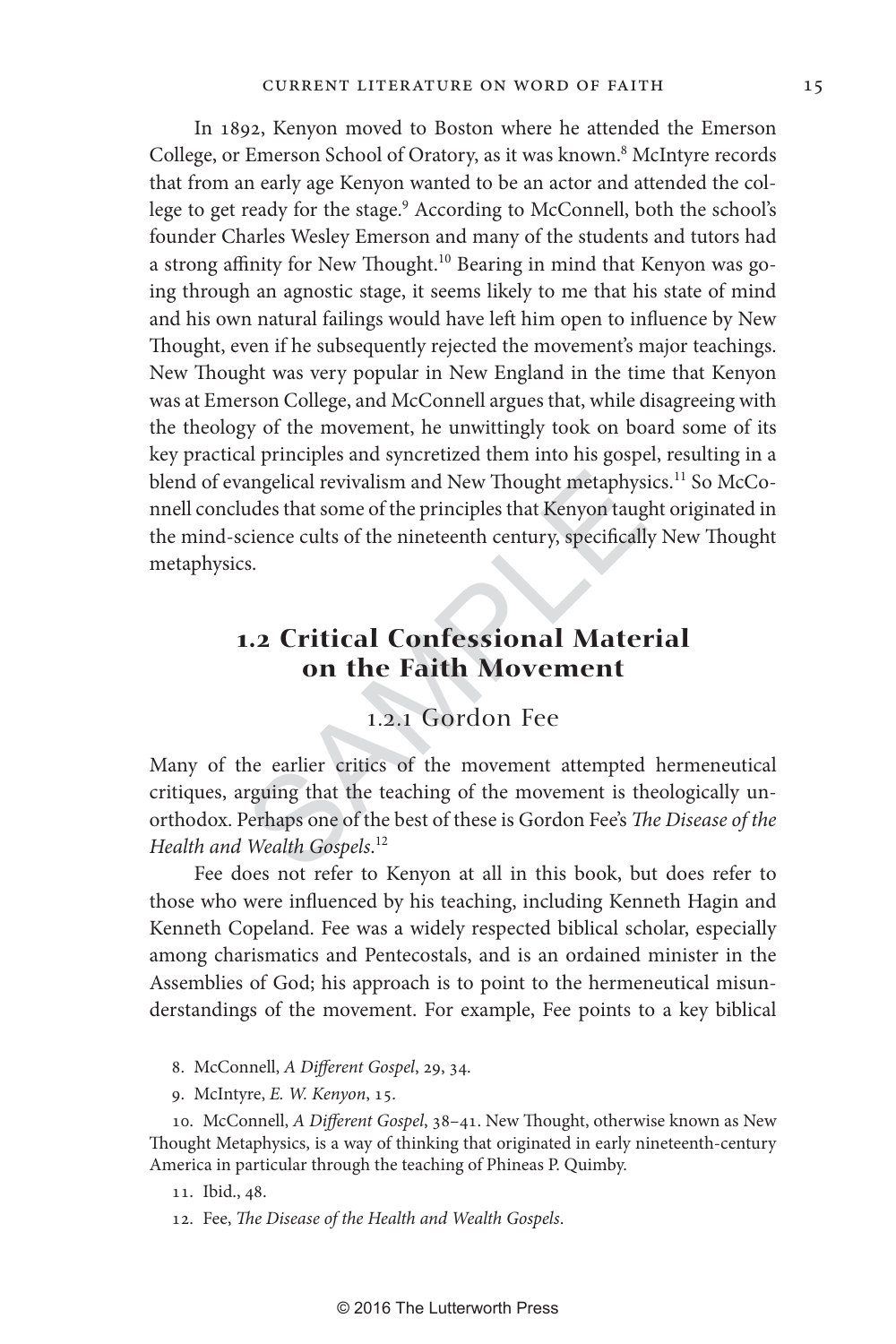### 16 Part One: Introducing the Word of Faith Culture

text used by Faith teachers, 3 John 2 (KJV): "Beloved, I wish above all things that thou mayest prosper and be in health, even as thy soul prospereth." Fee notes<sup>13</sup> that Faith teacher Kenneth Copeland interprets this to mean, "John writes that we should prosper and be in health."<sup>14</sup> Fee then comments on this text,

In the first place, the Greek word translated "prosper" in the KJV means "to go well with someone," just as a friend in a letter two days ago said, "I pray that this letter finds you all well" (cf. 3 John 2 in the KJV, GNB, NEB, RSV, etc.). This combination of wishing "things to go well" and for the recipient's "good health" was the standard form of greeting in a personal letter in antiquity.15

Fee points to a large collection of similar personal letters from the same era.<sup>16</sup> He also comments,

is to a large collection of similar personal lette<br>also comments,<br>and John's wish for Gaius to refer to financial and n<br>sperity for all Christians of all times is *totally foreig*.<br>John neither intended that, nor could Gai To extend John's wish for Gaius to refer to financial and material prosperity for all Christians of all times is *totally foreign* to the text. John neither intended that, nor could Gaius have so understood it. Thus it cannot be the "plain meaning" of the text. We might rightly learn from this text to pray for our brothers and sisters that "all will go well with them," but to argue from the text that God wills our financial prosperity is to abuse the text, not use it. $^{17}$ 

### 1 . 2 . 2 John MacArthur

From a fundamentalist perspective, there are those who do not distinguish between the Health, Wealth, and Prosperity Movement (otherwise known as Word of Faith) and the charismatic movement in general, and who critique the Faith Movement as yet another charismatic error. An example of this is *Charismatic Chaos* by John MacArthur (1992). MacArthur dismisses the entire charismatic movement in what his book calls "biblical evaluation" and analysis of "the doctrinal differences between charismatics and

13. Ibid., 10.

14. See Copeland, *The Laws of Prosperity*, 14.

15. Fee, *The Disease of the Health and Wealth Gospels*, 10.

16. See, for example, the collection of ancient personal letters in the Loeb series: Hunt and Edgar (eds.), *Select Papyri*, 269–395.

17. Fee, *The Disease of the Health and Wealth Gospels*, 10.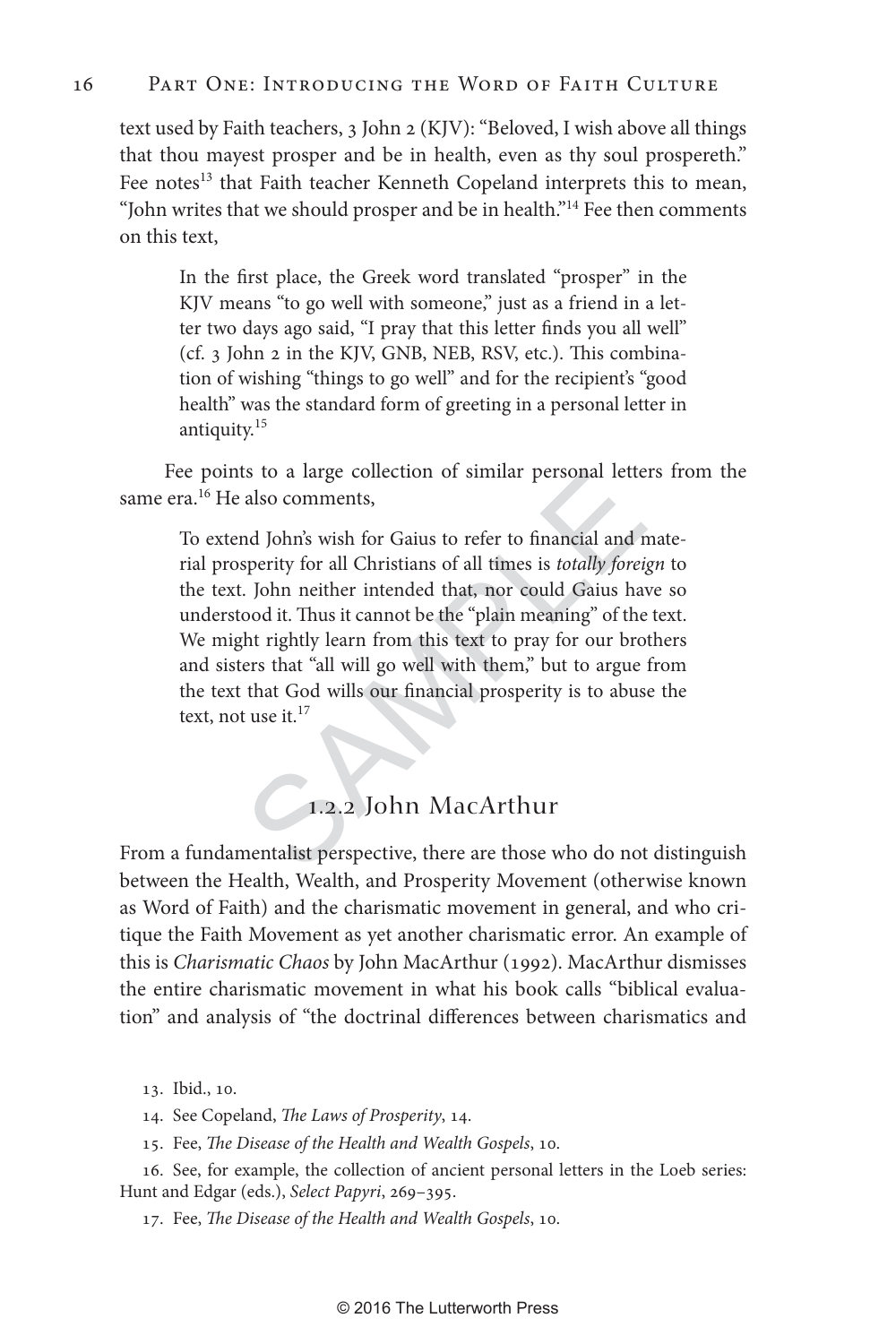non-charismatics in the light of scripture."18 However, in his critique of the Word of Faith Movement, MacArthur significantly points to the critique of D. R. McConnell, who describes himself as a charismatic.

### 1.2.3 Dan McConnell

Three key critiques of the Word of Faith Movement's theology are written by people who are themselves charismatic evangelicals: McConnell, Simmons, and Bowman. However, as the argument of each of the three is slightly different, I will review their contribution to the debate somewhat comparatively.

Perhaps the most well known analysis of the movement is *A Different Gospel* by D. R. McConnell.19 Published in the UK as *The Promise of Health*  and Wealth,<sup>20</sup> the book is a reworking of his Master's thesis submitted to the Oral Roberts University in 1982: "The Kenyon Connection: A Theological and Historical Analysis of the Cultic Origins of the Faith Movement." Mc-Connell describes himself as "a confirmed, unapologetic advocate of and participant in the charismatic renewal."<sup>21</sup>

<sup>1</sup>,<sup>25</sup> the book is a reworking of his Master's thesis s<br>
15 University in 1982: "The Kenyon Connection<br>
ical Analysis of the Cultic Origins of the Faith M<br>
16 Secribes himself as "a confirmed, unapologetic a<br>
in the cha Dan McConnell considers the idea of revelation knowledge distinct from sensory knowledge to be key because, as he says, it is the epistemology of the Faith Movement.<sup>22</sup> This, he argues, is an epistemology that is both dualistic, in the sense that it reduces reality to two opposite principles, and fideistic, in the sense that religious truth can only be based on faith, not on sensory evidence. He concludes, "both the dualistic and fideistic aspects of Revelation Knowledge come from the metaphysical cults."<sup>23</sup> British scholars Walker, Wright, and Smail acknowledge their indebtedness to D. R. McConnell and his book *A Different Gospel<sup>24</sup>* for their understanding of Hagin and his revelation knowledge.<sup>25</sup>

McConnell's thesis is that while Kenneth Hagin, leader of the movement for many years, claimed that his teaching was based on direct revelation from God, he did, in fact, extensively plagiarize the writings of an earlier preacher, E. W. Kenyon.<sup>26</sup> McConnell demonstrates this with exam-

- 18. MacArthur, *Charismatic Chaos*, back cover and 18–19.
- 19. McConnell, *A Different Gospel* (originally published 1988).
- 20. McConnell, *The Promise of Health and Wealth* .
- 21. Ibid., xx.
- 22. McConnell, *A Different Gospel*, 102.
- 23. Ibid., 102–3.
- 24. Ibid.
- 25. Smail, et al. *The Love of Power or the Power of Love*, 79.
- 26. McConnell, *A Different Gospel*, 6–13.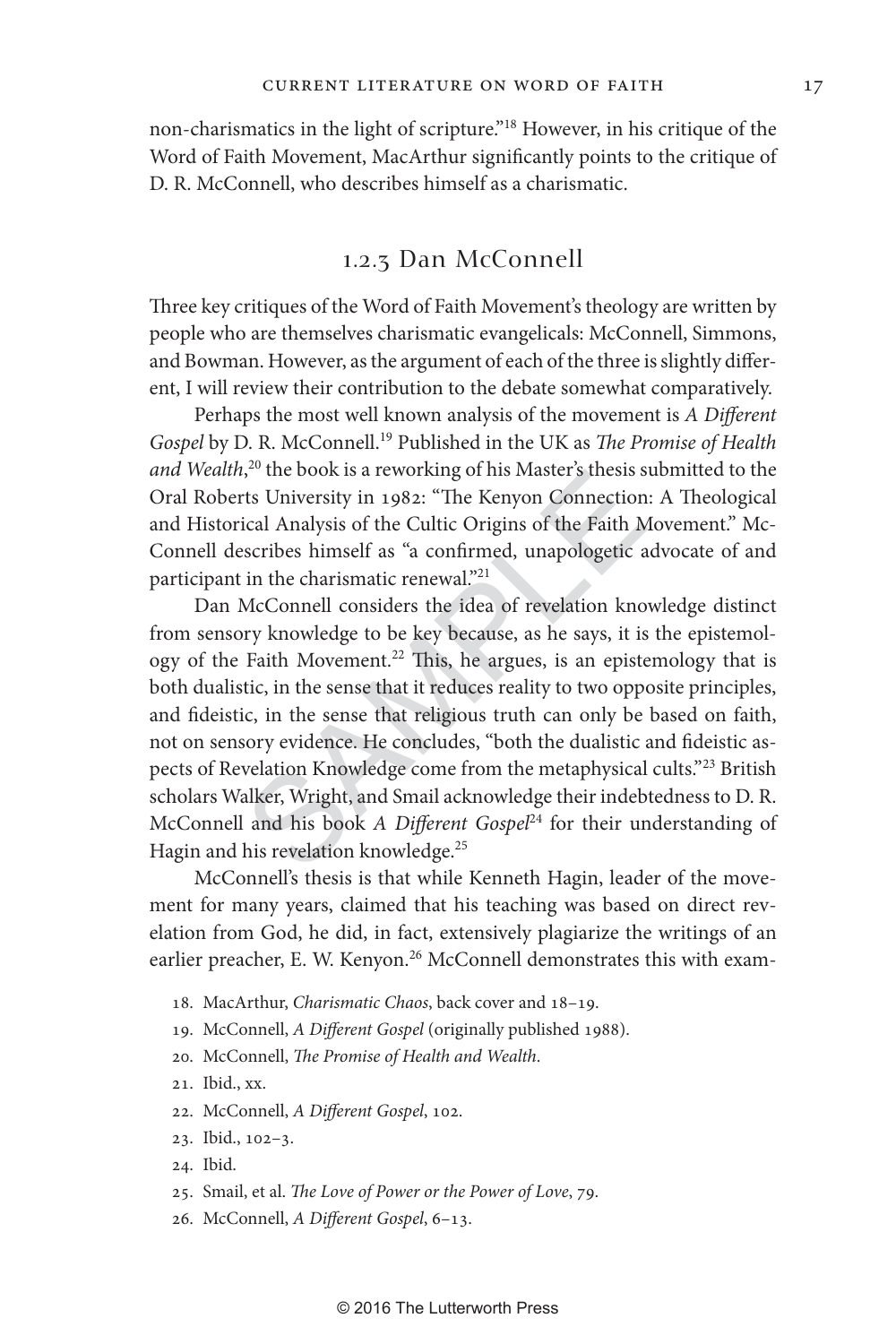ples of significant parallel passages from both writers to argue that Hagin plagiarized Kenyon's books. McConnell introduces this section of his book by saying: "Hagin has, indeed, copied word-for-word without documentation from Kenyon's writings. The following excerpts of plagiarisms from no less than eight books by E. W. Kenyon are presented as evidence of this charge. This is only a sampling of such plagiarisms. Many more could be cited."27 McConnell argues that Kenyon's thinking on healing and prosperity has its origin in New Thought, otherwise known as New Thought Metaphysics, a way of thinking that originated in early nineteenth-century America in particular through the teaching of Phineas P. Quimby.<sup>28</sup> Quimby was interested in alternative medicine, mesmerism, and healing, and believed that people's problems and sicknesses are caused by problems of the mind. McConnell states that Mary Baker Eddy was healed through Quimby,<sup>29</sup> and she adopted much of his thinking in her writing of *Science and Health* , 30 and in the formation of the Christian Science Church.<sup>31</sup>

Walker, Wright, and Smail comment with regard to Kenyon's dependency on New Thought, "This might be unproblematic if such writings were secondary to Faith teaching, but they would appear to provide their very *raison d"etre*."32

uch of his thinking in her writing of *Science and H*.<br>
on of the Christian Science Church.<sup>31</sup><br>
Wright, and Smail comment with regard to Keny<br>
Thought, "This might be unproblematic if such w<br>
Faith teaching, but they woul McConnell's book was first published in 1988, so the substance of his argument is twenty-five years old and has not remained unchallenged.<sup>33</sup> He points to a key approach to receiving healing from God, in Kenyon's writings, which he describes as the "Denial of Sensory Reality."<sup>34</sup> (See my reflections on Denial of Sensory Reality at section 3.8.4.) According to Mc-Connell, Kenyon's idea of revelation, imported into the Faith Movement, has at its root the epistemological error of Gnosticism. (See my reflections on neo-Gnosticism at section 2.3.3.5.)

27. Ibid., 8.

28. Ibid., 37–38. Many of those who adhere to New Thought acknowledge Quimby as the founding father of the movement; see, for example, Anderson and Whitehouse, *New Thought* .

29. McConnell, *A Different Gospel*, 38. For more detail on the thinking and practice of Quimby, see Simmons, *E. W. Kenyon and the Postbellum Pursuit of Peace, Power and Plenty*, 209.

30. Baker Eddy, *Science and Health* .

31. McConnell, *A Different Gospel*, 42.

32. Smail, et al. *The Love of Power or the Power of Love*, 76.

33. See the challenges of Bowman and McIntyre noted in sections 1.2.5 and 1.3.1 of this thesis.

34. McConnell, *A Different Gospel* , 104.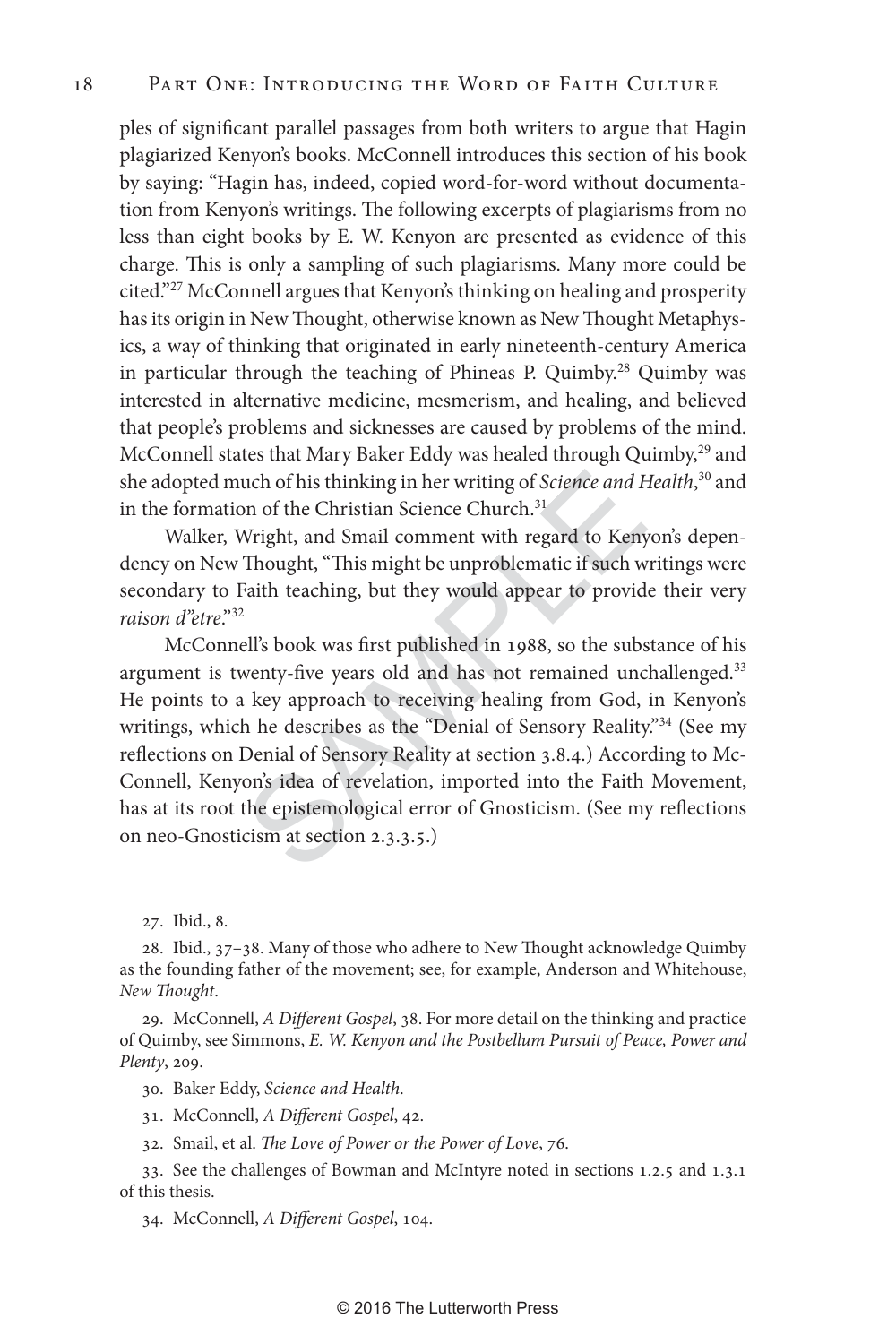### 1.2.4 Dale H. Simmons

A scholarly approach to the life and theology of Kenyon (from more or less the same time as Joe McIntyre's book, *E. W. Kenyon: The True Story* ) 35 is to be found in *E. W. Kenyon and the Postbellum Pursuit of Peace, Power*  and Plenty by Dale H. Simmons 1996.<sup>36</sup> This is a reworking of Simmons's PhD thesis on Kenyon. "Postbellum" means "after war," and the title refers specifically to the desire of Americans, after their terrible civil war, to seek power over wealth and health, both mental/spiritual and physical. Both Simmons and McIntyre fill in many of the gaps in McConnell's knowledge of Kenyon's life and theology. At the time McConnell's book was written, a biography of Kenyon had never been attempted.<sup>37</sup>

According to Simmons, the main purpose of his book was to focus on Kenyon and the historical development of Kenyon's thought. However, he also had a secondary goal, a comparison of New Thought and Evangelical sources.38 In Simmons's opinion,

d the historical development of Kenyon's though<br>secondary goal, a comparison of New Thought a<br>n Simmons's opinion,<br>ough the two groups differed in their definitions o<br>of the individual's power source, the methods emp<br>ing i although the two groups differed in their definitions of the nature of the individual's power source, the methods employed in tapping into this power and the promised results of its proper exercise were strikingly similar . . . on a practical level, New Thought and the Higher Christian Life movement were birds of a feather emerging from the same gilded cage. This is not to say that the two groups were of the same species, but it is to recognize that they were certainly of the same genus.<sup>39</sup>

He also argues that,

a thorough investigation of Kenyon's writings makes it clear that both the teachings of the Higher Christian Life movement and New Thought played a central role in the development of his own thought.40

- 35. McIntyre, *E. W. Kenyon* .
- 36. Simmons, *E. W. Kenyon* .
- 37. McConnell, *A Different Gospel*, 29.
- 38. Simmons, *E. W. Kenyon*, xiii.
- 39. Simmons, *E. W. Kenyon*, xiii.
- 40. Ibid., xi.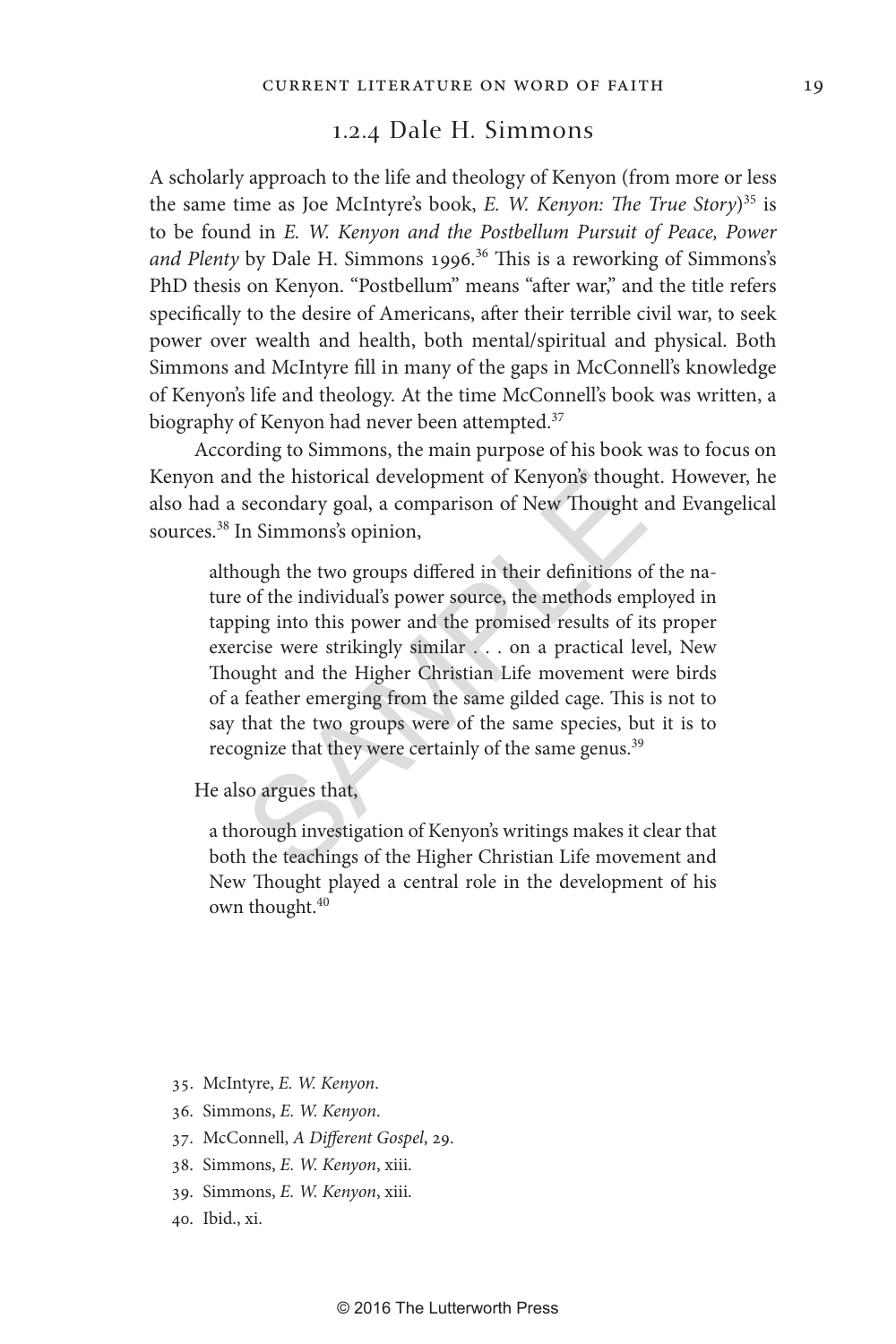# 1.2.5 Robert M. Bowman Jr.

Another important book that examines the Faith Movement is *The Word-*Faith Controversy by Robert M. Bowman Jr. (2001).<sup>41</sup> Bowman disagrees with McConnell, and argues that Word-Faith theology does not have its roots in New Thought Metaphysics, but in the evangelical faith cure movement of the late nineteenth century.<sup>42</sup>

Bowman goes to great lengths in demonstrating that Kenyon's thought is similar, if not identical, particularly in teachings about healings, spiritual laws and positive confession (or avoiding negative attitudes), to the teaching of evangelical leaders of the previous generation, A. B. Simpson and John G. Lake, thus placing Kenyon in this more orthodox stream of teachers.<sup>43</sup> Interestingly he admits that,

sibility exists that the evangelical faith cure mover<br>y Pentecostalism were also influenced in some resp<br>physical thought....Many of the ideas and express<br>ls in all of these movements, Christian and non-C<br>em to have been the possibility exists that the evangelical faith cure movement and early Pentecostalism were also influenced in some respects by metaphysical thought. . . . Many of the ideas and expressions one finds in all of these movements, Christian and non-Christian, seem to have been "in the air" in late nineteenth-century American culture.44

At this point, one might ask, what difference does it make whether Kenyon was influenced by New Thought, or the faith cure movement, if the faith cure movement was itself influenced by metaphysical thought? If Bowman is right his view does not change the origin of these ideas; their origin is the metaphysical cults.<sup>45</sup>

Bowman considers Kenyon to be the grandfather of the Word-Faith Movement with its gospel of health and wealth and principles of positive confession.<sup>46</sup> He further thinks of Kenneth Hagin as one of the "fathers" of the movement, who used Kenyon's material and doctrines, and added his own developments to the teaching. Other "fathers" who he says have influenced the movement are William Branham and Oral Roberts.<sup>47</sup> Bowman argues that the Word-Faith Movement is an extreme form of Pentecostalism, or as he says, "Pentecostalism at its (near) worst."48 He considers

- 41. Bowman, *The Word-Faith Controversy* .
- 42. Ibid., 11.
- 43. Ibid., 72–76.
- 44. Ibid., 82.
- 45. See definitions of "cult" and "metaphysical" in the introduction of this thesis.
- 46. Ibid., 36.
- 47. Ibid., 86–89.
- 48. Ibid., 12.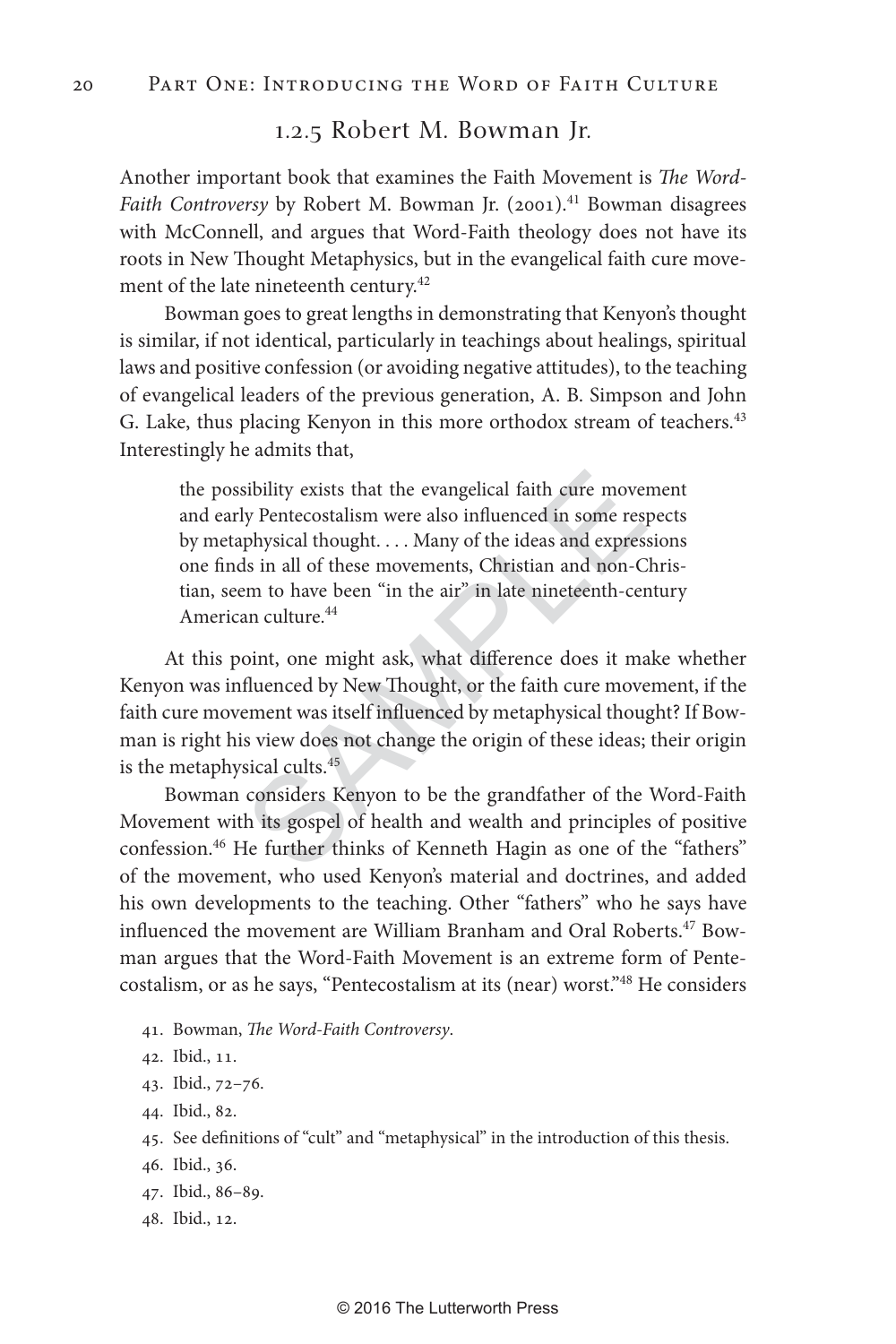the Word-Faith views on healing and prosperity to be the least problematic aspects of their theology.49

In the view of both Bowman and Simmons, McConnell and those who have utilized his thesis (for example, Hank Hanegraff in his book *Christianity in Crisis*) 50 have failed to acknowledge the significant influence of the "Higher Life," often called the "Keswick," faith cure teachings of the nineteenth century on Kenyon.

Bowman takes a different view to Simmons on the similarity between Higher Life and New Thought and is keen to distinguish between the movements. In his view,

New Thought is thoroughly heretical; the Higher Christian Life movement, while deservedly subject in my opinion to some theological criticisms, is an orthodox Christian tradition.<sup>51</sup>

nan fails to recognize that Simmons is not talking<br>nan fails to recognize that Simmons is not talking<br>but about common practices. Kenyon's practice<br>normon with the practices of New Thought and<br>owman himself acknowledges in Bowman fails to recognize that Simmons is not talking so much about doctrines but about common practices. Kenyon's practical teaching has much in common with the practices of New Thought and Christian Science. As Bowman himself acknowledges in a table in his book,<sup>52</sup> all three believed that the main causes of sickness are mental/spiritual, that healing is primarily through the mind or spirit, and that humans are basically spiritual beings. Higher Christian Life and Word-Faith writers utilize in practice, in the same way, the same biblical verses as New Thought teachers. All do so without consideration of their context or original meaning.

# **1.3 Apologetic Confessional Material**

As I said earlier, McConnell's thesis has not remained unchallenged. In response, adherents and supporters of the Faith Movement have attempted to make a defense of the teaching by pointing to weaknesses of detail in his argument.<sup>53</sup> They have particularly pointed to the orthodox and evangelical nature of Kenyon's teaching in contrast to the thinking of New Thought Metaphysics and Christian Science.

49. Ibid., 11.

- 50. Hanegraff, *Christianity in Crisis* .
- 51. Bowman, *The Word-Faith Controversy*, 58.
- 52. Ibid., 47.
- 53. For example, DeArteaga, *Quenching the Spirit*.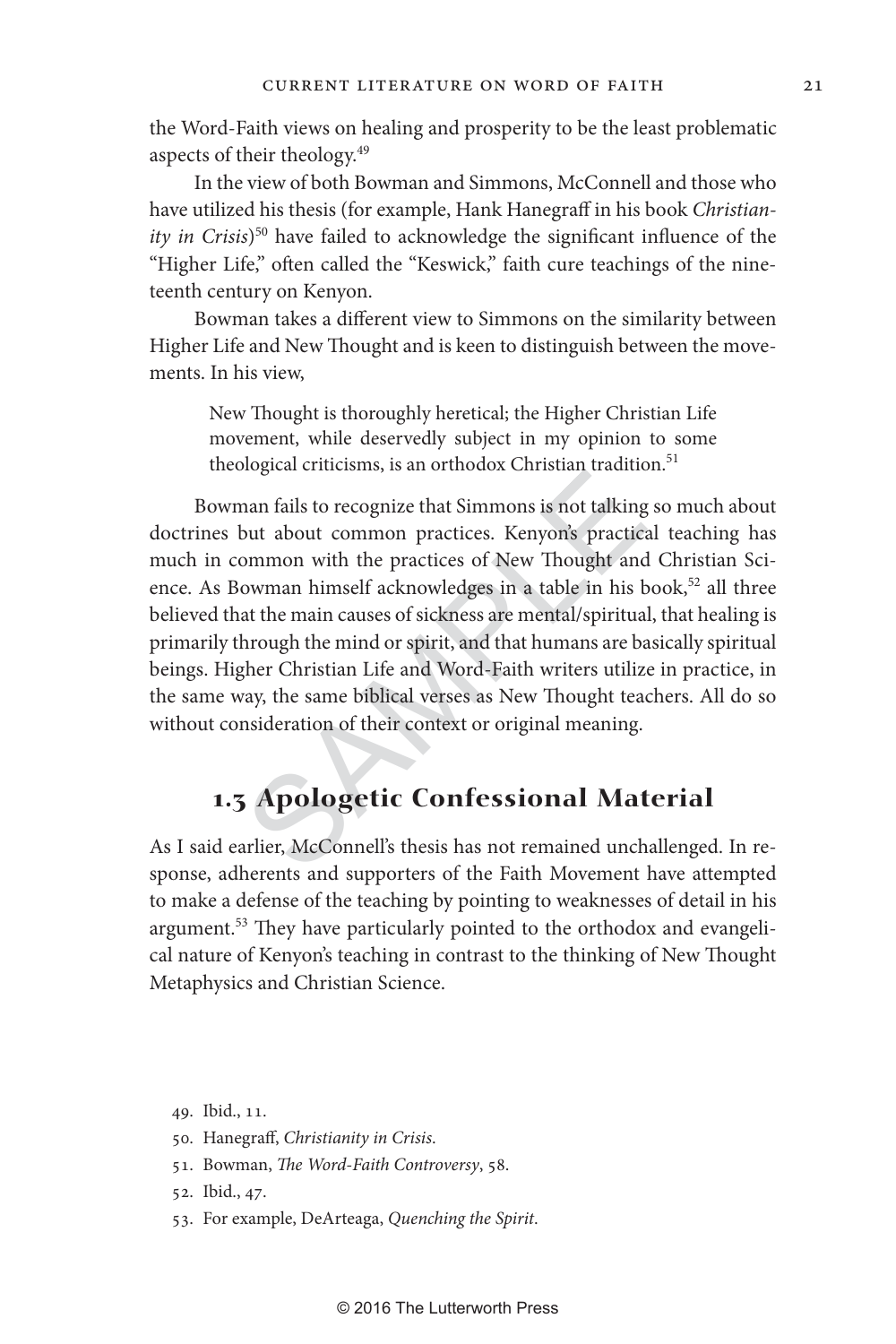### 1.3.1 Joe McIntyre

A more recent detailed book in defense of Kenyon from this viewpoint is *E. W. Kenyon: The True Story* by Joe McIntyre (1997).<sup>54</sup> McIntyre has examined the books, diaries, and sermon notes of Kenyon in an attempt to demonstrate that Kenyon's influences were purely orthodox. Although McIntyre points to what appears to be the clearly evangelical influences on Kenyon, he fails to explain some of the stranger, more metaphysical sayings that appear in Kenyon's books.<sup>55</sup>

In the section that follows, I seek to set out the background of these ideas in the writings of leading Word of Faith teachers, and their original expression in Kenyon's books.

In order to identify their presence in the case study material we might ask what are the principles, insights, and practices of positive confession as taught by the Faith Movement? What are Faith teachers, following Kenyon's lead, saying about God and faith?

Recognizing that Kenyon is the teacher, through whom many of these ideas have come into the Faith Movement, as the principal commentators do (McConnell, McIntyre, Simmons, Bowman, etc.), it is interesting to look at his thinking on these principles and how others have built on them.

# 1.3.2 Don Gossett

is perinciples, insights, and practices of positive compared the Movement? What are Faith teachers, followity out God and faith?<br>
ing that Kenyon is the teacher, through whom more into the Faith Movement, as the principal First of all is the idea of creative speech or "what you say is what you get," which incidentally is the title of a book by Don Gossett, a well known Faith teacher.<sup>56</sup> Gossett, like many of the Faith teachers, simply passes on ideas that originated in Kenyon. In fact, Gossett has written two books in which he puts his own thoughts alongside the teaching of Kenyon and cites him as his co-author.<sup>57</sup>

Kenyon argues that God himself had faith when he created the universe. He wrote, "Faith-filled words brought the universe into being, and faith-filled words are ruling the universe today."58 He argues that God's words "let there be" caused the creation to come into existence. He points to

54. McIntyre, *E. W. Kenyon* .

55. In reading Kenyon's books the narrative is very much what a reader might expect from a revivalist author of this period until one reads a phrase which seems to be "metaphysical" and strangely out of place in revivalist writing.

56. Gossett, *What You Say is What You Get* .

- 57. Gossett and Kenyon, *The Power of Your Words* & *The Power of Spoken Faith* .
- 58. Kenyon, *The Two Kinds of Faith*, 20.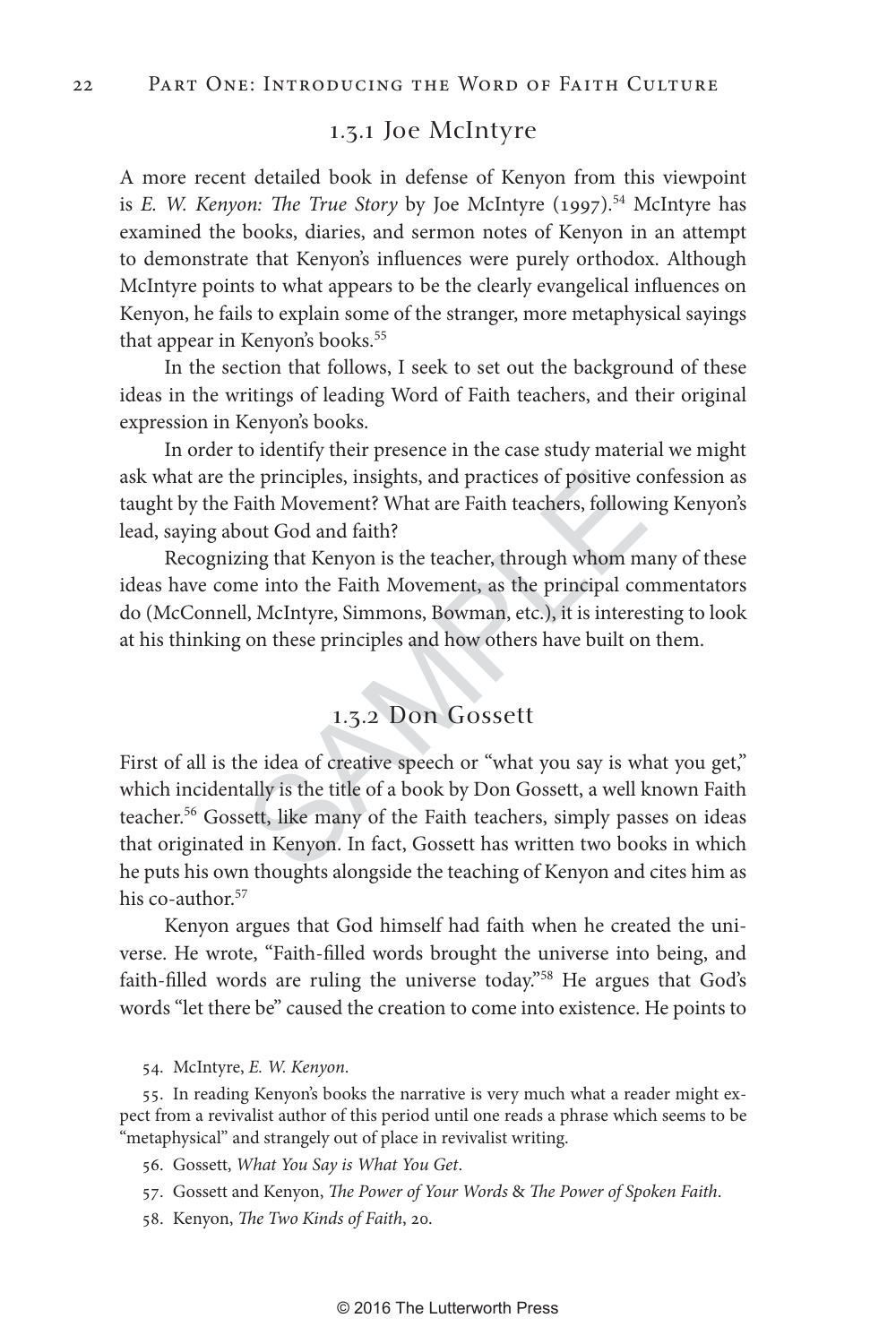Hebrews 11:3 that says, "By faith we understand that the worlds have been framed by the word of God," and that from Hebrews 1:3 Christ is "upholding all things by the word of his power."59

Now the suggestion by Kenyon and those who have followed is that instead of the creation being created directly by the will of God, he himself spoke in faith, thus operating within some sort of spiritual laws that govern the universe along with the laws of physics. Kenyon describes these laws as "the great spiritual laws that govern the unseen forces of life. . . . They are to the spirit realm what iron, copper, gold and other metals are to the mechanical realm."60

### 1 . 3 . 3 Kenneth Hagin

agin has built on the teaching of Kenyon to sug<br>aith by anyone according to these unseen laws on<br>at person getting what they say. Hagin claimed th<br>appeared to him when he was "in the Spirit" a<br>th four points.<sup>61</sup> Jesus ap Kenneth Hagin has built on the teaching of Kenyon to suggest that words spoken in faith by anyone according to these unseen laws or principles will result in that person getting what they say. Hagin claimed that in December 1953, Jesus appeared to him when he was "in the Spirit" and gave him a sermon with four points.<sup>61</sup> Jesus apparently said, "If anybody, anywhere, will take these four steps or put these four principles into operation, he will always receive whatever he wants from Me or from God the Father."62 The four steps were  $(1)$  Say it,  $(2)$  Do it,  $(3)$  Receive it, and  $(4)$  Tell it.

The first and key point was "Step 1: Say it." During this first point Jesus gives, as an example of this "speech faith," the actions of the woman with the issue of blood in Mark 5:28: "For she said, If I may touch but his clothes, I shall be whole." According to Hagin, Jesus said, "That is the first thing she did: She said."63 In Hagin's vision, Jesus continued, "Positive or negative, it is up to the individual. According to what the individual says, that shall he receive."64

Hagin suggests that Jesus told him that the woman could have been negative, and she would not have been healed. He goes on to apply this positive/negative thinking idea to the struggles of life as well as just sickness. He writes, "If you talk about your trials, your difficulties, your lack of faith, your lack of money—your faith will shrivel and dry up. . . . If you confess sickness, it will develop sickness in your system. If you talk about your doubts

- 60. Kenyon, *The Hidden Man*, 35.
- 61. Hagin, *How To Write Your Own Ticket With God*, 3–5.
- 62. Ibid., 5.
- 63. Ibid., 8.
- 64. Ibid.

<sup>59.</sup> Ibid.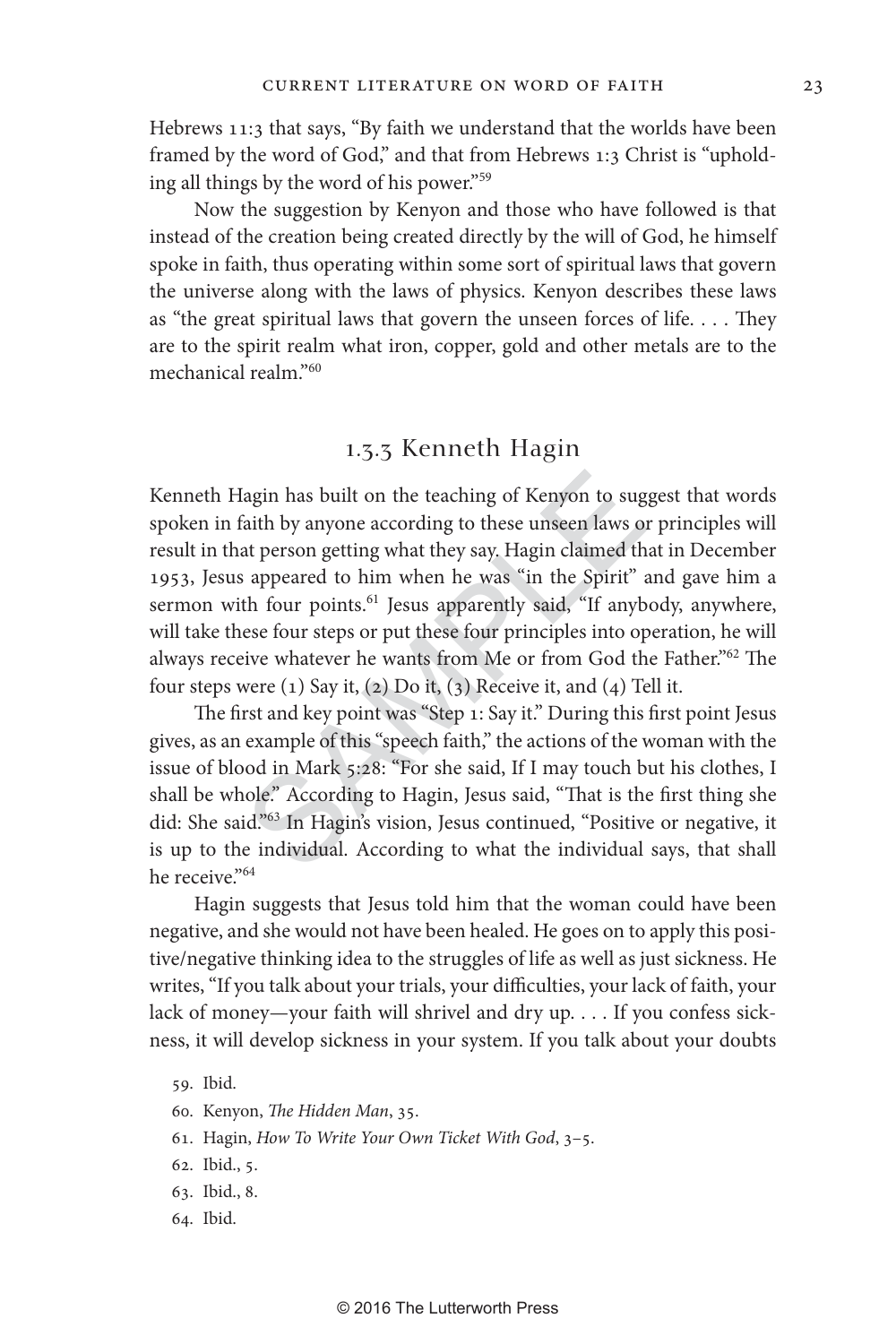and fears, they will grow and become stronger. If you confess your lack of finances, it will stop the money from coming in."65

Building on Kenyon's thoughts, Hagin teaches that if believers discover these "spiritual laws" they can be used for their own ends. Hagin writes,

In the Spiritual realm God has set into motion certain laws, just as He set laws in the natural realm. Those laws in the natural realm work don't they? Just as you get into contact with those natural laws or put them into practice they work for you. Over the spiritual realm the same thing is true. I have come to the conclusion that the law of faith is spiritual law, that God has put this law into motion, and that as surely as you come into contact with it, it will work for you.<sup>66</sup>

# 1.3.4 Kenneth Copeland

1.3.4 Kenneth Copeland<br>land repeats this idea in his teaching particularly<br>t is clear that Copeland believes that if people fo<br>" they can become prosperous. One of these spir<br>ing. He encourages the depositing of money "in Kenneth Copeland repeats this idea in his teaching particularly in the area of prosperity. It is clear that Copeland believes that if people follow certain "spiritual laws," they can become prosperous. One of these spiritual laws is to do with giving. He encourages the depositing of money "in your heavenly account<sup>"67</sup> by tithing to the church, giving to the poor, investing in the gospel and giving as a praise to God. According to Copeland, these deposits attract returns of 100 to 1 based on what Jesus says in Mark 10:29-30.<sup>68</sup> This money can be withdrawn later.<sup>69</sup> Of course, another of the spiritual laws that Copeland teaches is positive confession.<sup>70</sup>

This is also taught by Jerry Savelle as we shall see in chapter 6 of this book.

# **1.4 Scholarly Treatments of "Word of Faith"**

### 1.4.1 Andrew Perriman

In 1994 ACUTE (The Evangelical Alliance Commission on Unity and Truth among Evangelicals) identified the "prosperity gospel" as a theme for study.

65. Ibid., 10.

- 66. Hagin, "The Law of Faith," 2.
- 67. Copeland, *The Laws of Prosperity*, 76.
- 68. Ibid., 76–92.
- 69. Ibid., 92.
- 70. Ibid., 98–99.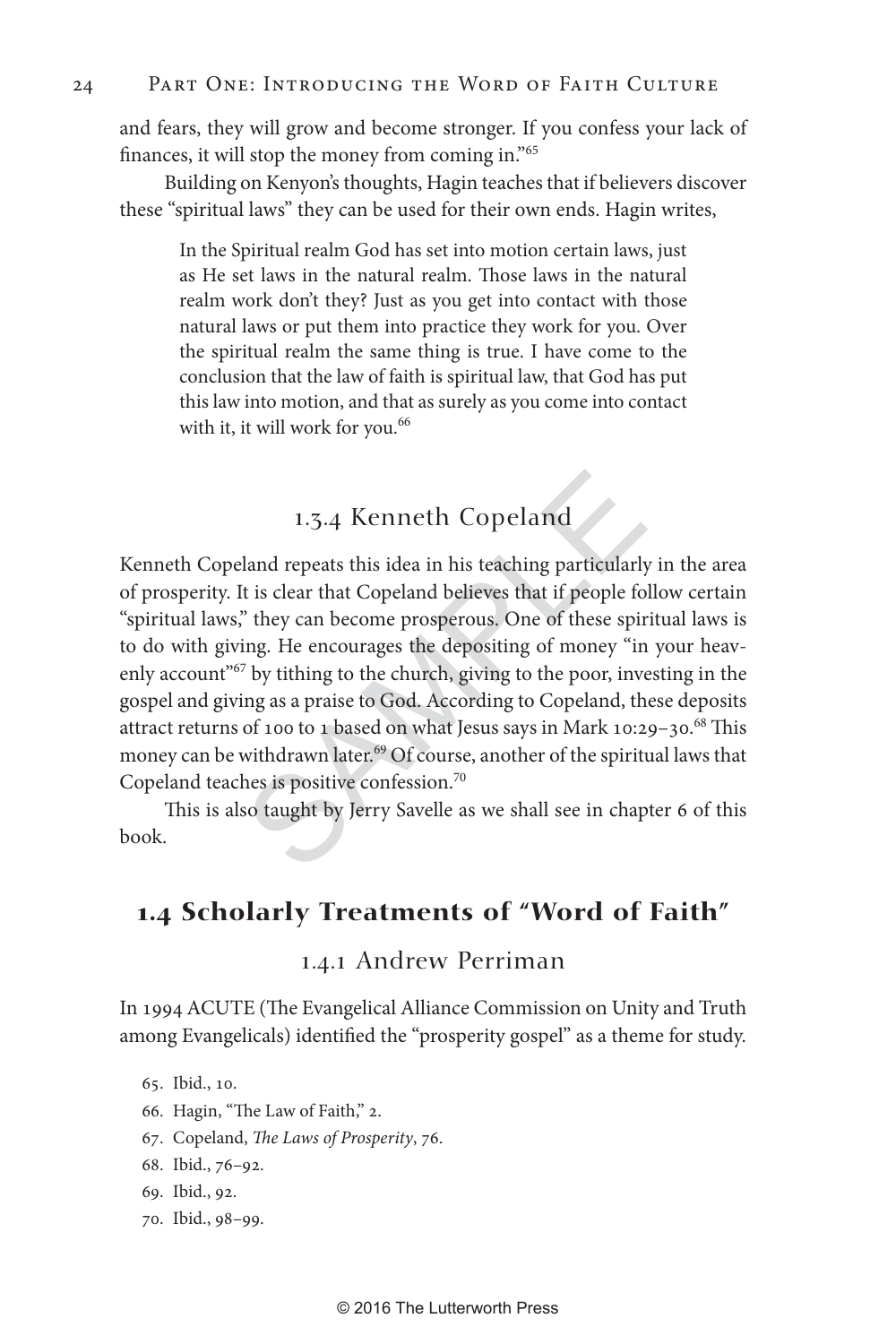A working group was appointed,<sup>71</sup> chaired first by Dave Cave and then David Hilborn, to undertake an analysis of the prosperity movement. This study was initially stimulated by the ministry in the UK of Morris Cerullo and "the direct link he [Cerullo] appeared to make between the level of donors' contributions to his own particular ministry and the extent of God's blessing upon those donors' lives."72 The book *Faith, Health and Prosperity*73 is the result. Although this is a report from the Evangelical Alliance on Word of Faith and Positive Confession theologies and, therefore, undoubtedly a confessional critique, it is also a thorough and critical academic work. On its back cover, Andrew Walker describes it as "a critical but by no means dismissive report on the Faith Movement by leading evangelical scholars." And Paul Gifford describes it as

a comprehensive, perceptive and nuanced examination of the biblical sources and theological tradition regarding the power and generosity of God. The report can be critical of the Faith Movement, but its eirenic and respectful tone, its determination to understand rather than condemn, will make it a tool for fruitful dialogue. It is a model of its kind.<sup>74</sup>

mprenensive, perceptive and nuanced examinatio<br>ccal sources and theological tradition regarding th<br>generosity of God. The report can be critical of t<br>vement, but its eirenic and respectful tone, its detern<br>nderstand rathe This book offers a detailed history of the Faith Movement. It starts with a chapter introducing the main beliefs and leading representatives of the movement—Kenneth Hagin, and Kenneth and Gloria Copeland—and describes the globalization of the movement. The book continues with an analysis of the basic premises of the movement and looks at their beliefs about creation, the fall of Adam and the nature of the atonement.

The report points, on one hand, to the Word of Faith Movement's assertions that "we may transcend the limitations of human understanding by receiving 'revelation knowledge' directly from God; and on the other, that by activating certain spiritual 'laws' that have been built into the universe, the most important being the law of faith, we may gain access to a supernatural power than can dramatically change our material circumstances."75

71. The Working Group consisted of Rev. Roger Abbott (British Evangelical Council), Rev. Hugh Osgood (Pastor, Cornerstone Christian Church, Bromley, Kent), Dr. Keith Warrington (Lecturer in New Testament, Regent College, Nantwich), Dr. David Allen (Lecturer in Church History, Mattersey Hall, Doncaster), and Mrs Pauline Summerton (Associate Chaplain, Whittington Hospital, London).

- 72. Perriman, *Faith, Health and Prosperity*, x.
- 73. Ibid.
- 74. Ibid., back cover.
- 75. Ibid., 30.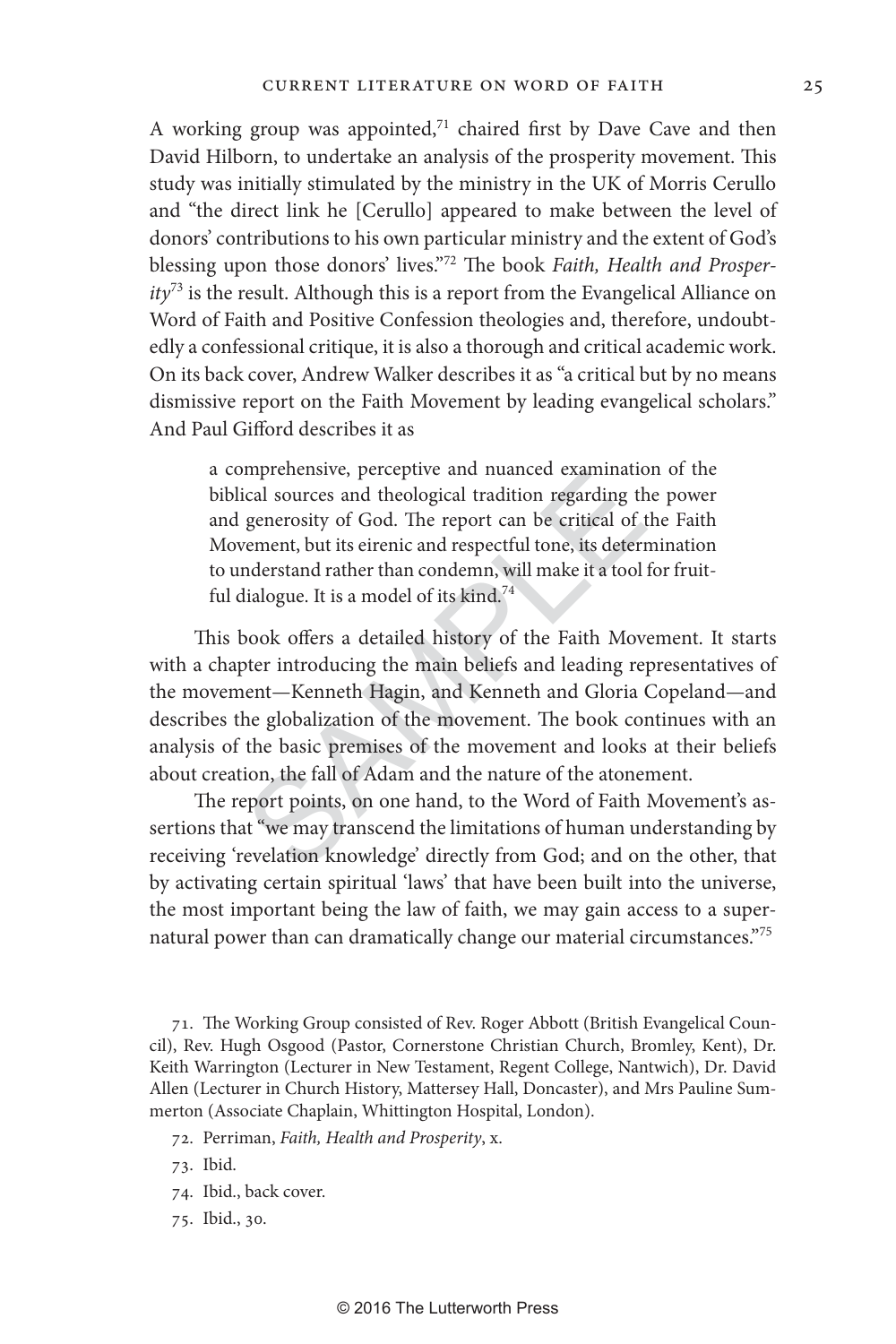### 26 Part One: Introducing the Word of Faith Culture

Chapter 5 of the book looks at the philosophical and theological background of the movement. The analysis then proceeds by examining the hermeneutics of Word of Faith and highlighting the movement's "highly utilitarian use of the biblical texts. Scripture," the report points out, "is treated as a contractual or covenantal document whose practical value lies almost entirely in the fact that it comprises a set of promises, rules, laws, conditions, etc., which must be appropriated and activated by the believer in order to achieve spiritual and material success."76 The report further comments that Word of Faith teaching "operates with a naive hermeneutic which largely disregards historical and literary distinctions within the text and refuses to engage in dialogue with the scholarly community."77

Following chapters make a critical analysis of the movement's theology of double atonement (that Christ died both physically and spiritually), Christ as the second Adam, his alleged descent into hell and subsequent rebirth, and the relationship between salvation and material prosperity. The questions of healing in the atonement and the relationship of God's will to physical health are also addressed.

In the final chapter, the authors make the following observation,

econd Adam, his alleged descent into hell and<br>e relationship between salvation and material pro<br>ealing in the atonement and the relationship of C<br>are also addressed.<br>al chapter, the authors make the following observ<br>to ens In order to ensure the efficacy of faith in the life of the ordinary believer, the Word of Faith Movement has developed a highly functional and formulaic spirituality. Success in the spiritual life is not a haphazard affair: we can be certain of achieving our spiritual objectives if we act in accordance with the various laws that were embedded by God in the universe at creation—rather as the Jews were guaranteed prosperity if they observed the rules prescribed in the Torah.<sup>78</sup>

They further add,

Word of Faith spirituality is dominated by the determination to get results, to prosper, and this is where the legalism comes into play: the practical outworking of the spiritual life, whether as personal sanctification or as ministry, is governed by the operation of spiritual laws.<sup>79</sup>

This book is a very thorough work and, while making a strong confessional assessment, it gives a great deal of information on the roots and development of the movement. However, it is not without its critics, for

- 76. Ibid., 82. 77. Ibid. 78. Ibid., 196.
- 79. Ibid.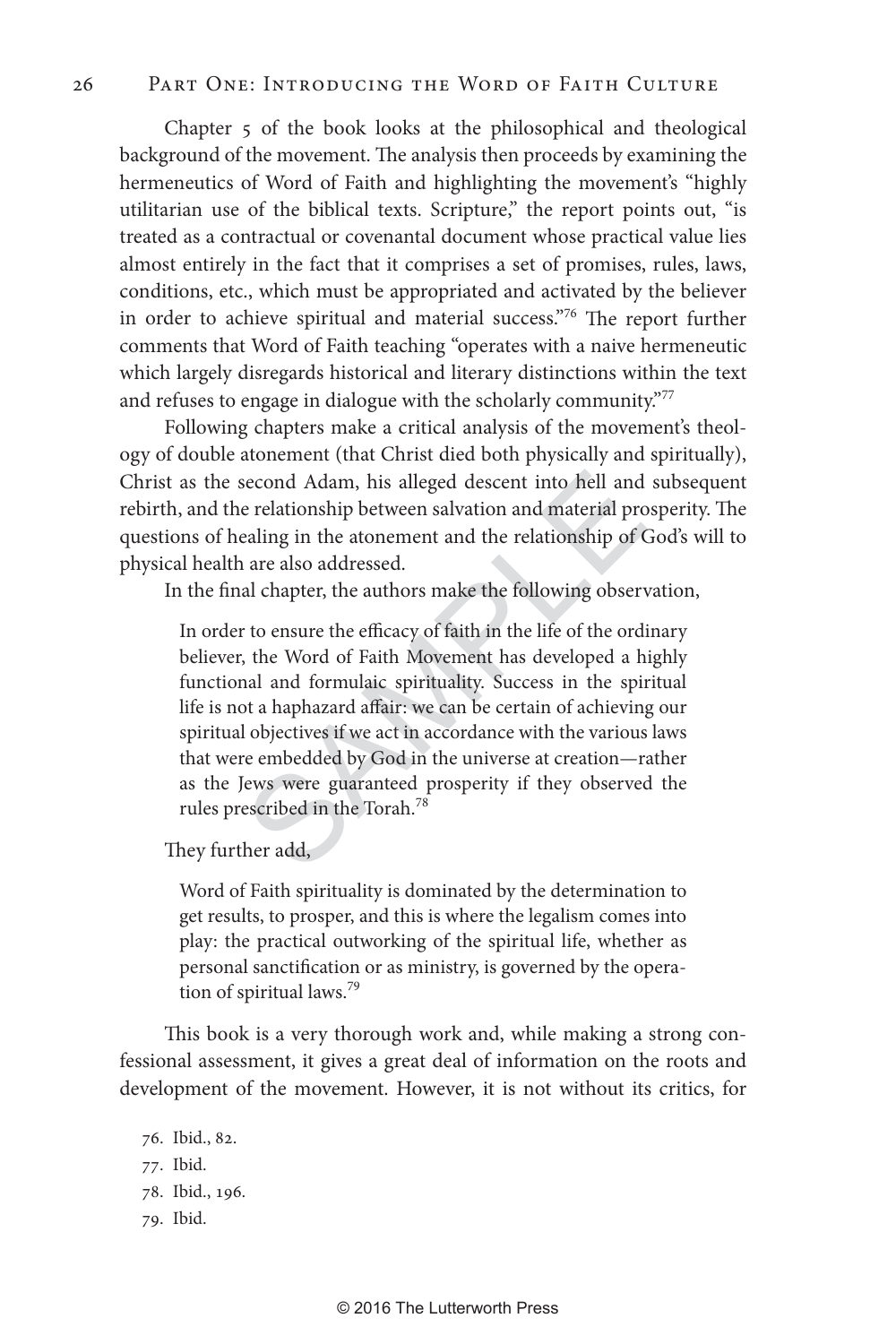example, Sally Jo Shelton critiques the work as having British disdain for the "faith message" because it is an American export exhibiting American exuberance and optimism. She also says the book's attempt to summarize the key teachings of the movement is problematic because of the wide diversity of teachings of faith teachers, so the report's attempt to generalize them is speculative. She also finds problems with the personal tone of the discussion. The greatest criticism from Shelton is the failure of the report to address certain topics fully because of the lack of consensus among evangelicals themselves.<sup>80</sup>

#### 1.4.2 Milmon Harrison

book *Righteous Riches* is an etimography that exponent and particularly, towards the end, its Afr<br>is himself a former Word of Faith adherent and<br>vation by drawing on the testimony of several in:<br>rement, some of whom he ha Harrison's book *Righteous Riches<sup>81</sup>* is an ethnography that explores the Word of Faith Movement and particularly, towards the end, its African-American forms. He is himself a former Word of Faith adherent and utilizes participant observation by drawing on the testimony of several informants active in the movement, some of whom he has apparently known for years. In conducting formal interviews, with twenty primarily lay people, he seeks to show how these people seek to apply the message they hear in church to everyday life.

Harrison's assessment of the movement is fair and free from too many negative criticisms about the movement as he attempts an objective and simple sociological analysis. He starts with a summary of the key figures in the movement and their teachings and the way the movement has developed. While he refers to McConnell's book, he stops short of describing Hagin's indebtedness to Kenyon in his writing as plagiarism.<sup>82</sup>

Harrison then offers a concise summary of the Word of Faith message that he considers under three basic points. First, the Gnostic principle of knowing who you are in Christ;<sup>83</sup> second, the practice of positive confession;<sup>84</sup> and third, the argument that every Christian has the Godgiven right to prosperity and health.<sup>85</sup> He then goes on to list common critiques of these ideas, that these teachings are the result of poor exegesis of scripture, that they are an oversimplified formulaic approach to faith that

- 81. Harrison, *Righteous Riches* .
- 82. Ibid., 5–8.
- 83. Ibid., 8–10.
- 84. Ibid., 10–11.
- 85. Ibid., 11–12.

<sup>80.</sup> Shelton, Review of Andrew Perriman, *Faith, Health and Prosperity.*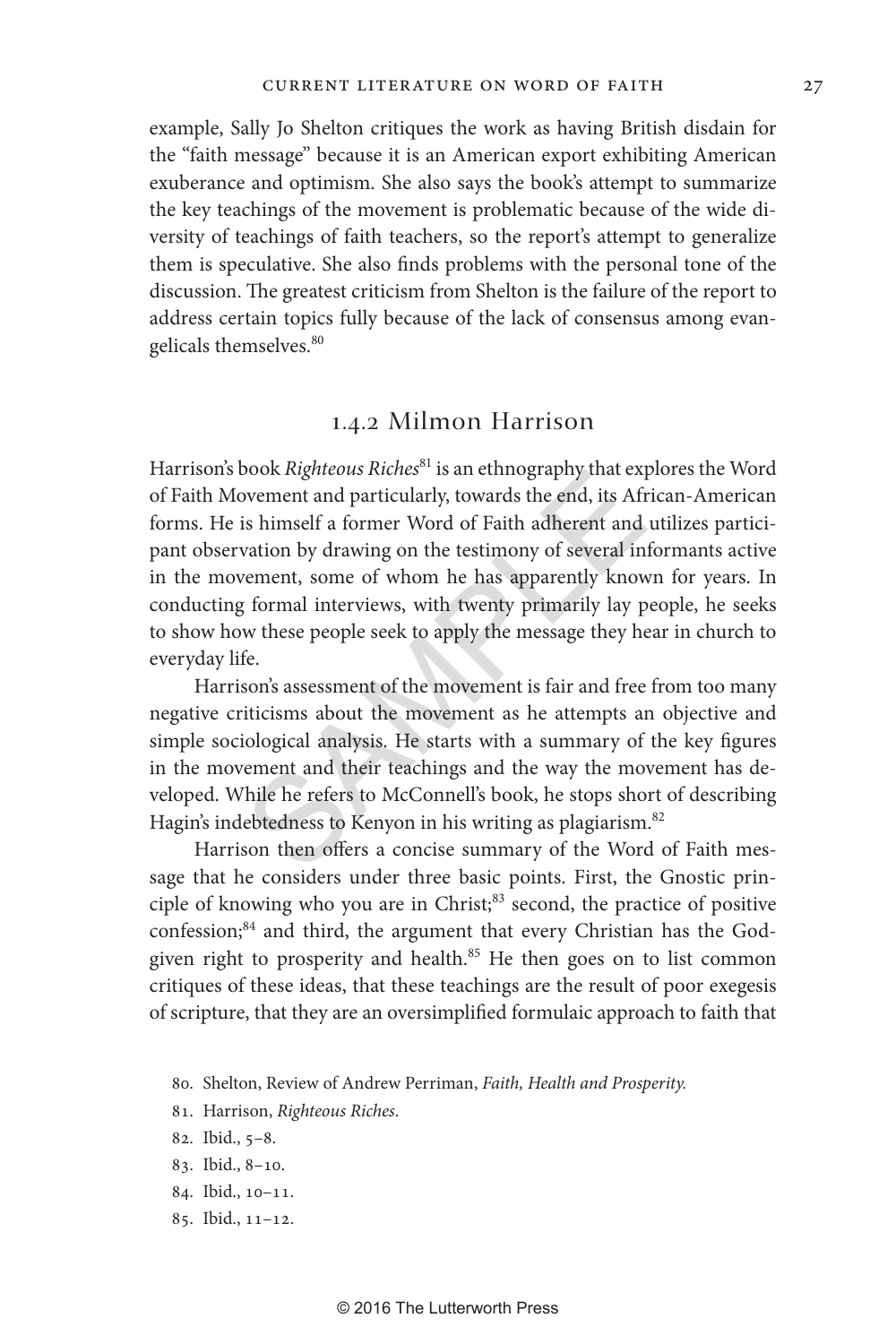is viewed by some critics as in the realm of witchcraft and the "New Age."<sup>86</sup> However, the distinctive analysis of this book is of the African American manifestation of "Word of Faith." Harrison describes a typical experience of being a new member of a black Word of Faith church by observing the fictitiously named Faith Christian Centre in Sacramento.<sup>87</sup> Here, he demonstrates how religious meaning is constructed in this sort of context. The author provides an "illuminating" discussion on the distinct influences of black Word of Faith theology including precursors like Johnnie Coleman and Rev. Ike (Significant leaders who have gone virtually unexplored until now).<sup>88</sup> He also investigates aspects of contemporary black culture and economics that cause black churches to be strategically situated for prosperity theology.89 Overall this book gives a good explanation of the key differences between Classic Pentecostalism and the Word of Faith Movement and the author makes a good attempt to demonstrate the connection between New Thought and the Word of Faith Movement and how New Thought influences the movement more than Pentecostalism.<sup>90</sup>

# 1.4.3 Simon Coleman

a good attempt to demonstrate the connection be<br>the Word of Faith Movement and how New The<br>ement more than Pentecostalism.<sup>90</sup><br>1.4.3 Simon Coleman<br>ion of Charismatic Christianity<sup>91</sup> sounds like it<br>ng work describing the s *The Globalisation of Charismatic Christianity*91 sounds like it should be an all-embracing work describing the spread of charismatic Christianity across the world. However, Simon Coleman undertakes an ethnographic, anthropological study of Livets Ord (Word of Life), a charismatic church/ movement in Sweden. In doing this, he aims to show that the church is not only part of the global prosperity or Word of Faith Movement, but that its members' beliefs and behavior reflect the sort of global processes indicated by theories of globalization put forward by Roland Robertson, Arjun Appadurai and others.<sup>92</sup> Coleman also draws on insights from Berger and Luckmann, and their concept of the social construction of reality,<sup>93</sup> in his analysis of how the church's members' lives and faith are a local manifestation of globalization. Coleman's aim is to show how exactly this works in this particular example.

- 86. Ibid., 12–14.
- 87. Ibid., 81–2.
- 88. Ibid., 134–36.
- 89. Ibid., 131–40.
- 90. Ibid.
- 91. Coleman, *The Globalisation of Charismatic Christianity*.
- 92. Ibid., 4.
- 93. Ibid., 6.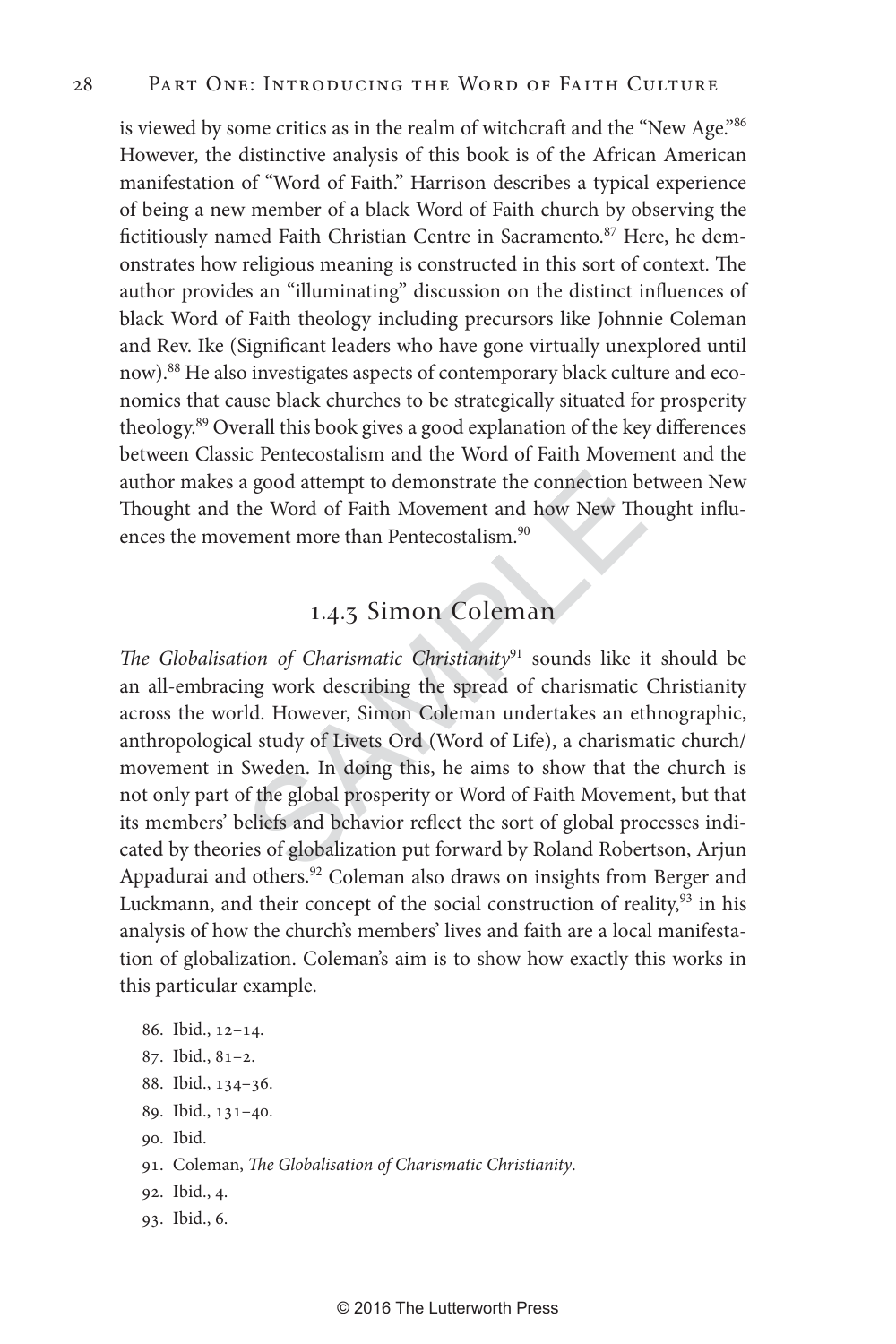The analysis centers on three interrelated dimensions of this local form of globalization: media, forms of organization, and orientation.<sup>94</sup> Under each heading, Coleman goes to great depths with insights from various scholars to unearth the local/global aspect of this movement and the way that individuals relate to it and view it.

tc., through which particular groups structure<br>of Livet's Ord have a definite attitude, they see the<br>nd global but of this world and the spiritual wo<br>oard Word of Faith principles, and in practicing<br>hysical health and pros So in thinking about media, Coleman does not just look at techniques, such as television, video, and the internet, to communicate a local message, he examines how these things make the movement global. Videos, for example, become like "quasi-relics" that transmit sacred power to non-locals. When it comes to organization, he emphasizes how the local church sees itself as a focus that transmits its products, not just locally but nationally and globally. In his understanding of orientation, Coleman describes something like Bourdieu's *habitus*, 95 learned attitudes, habits, style, taste, body language, etc., through which particular groups structure their lives.<sup>96</sup> So members of Livet's Ord have a definite attitude, they see themselves as not just local and global but of this world and the spiritual world. They have taken on board Word of Faith principles, and in practicing them, they understand physical health and prosperity to be manifestations of the Spirit's activity in the movement. They are like capitalist consumers of religion, part of a worldwide movement of which Sweden is the northern center.

They understand Christian mission as being focused on nations, and they see themselves as agents of their movement, seeking to change first Sweden and its identity and also, as a part of the global movement, to change the world. Coleman observes that they offend many fellow Swedes, who see Livet's Ord not merely as unswedish, but as an invasion of American culture.<sup>97</sup>

### **Conclusion**

Most of the books in this literature review are confessional materials that concentrate on the historical development of the movement and its biblical exegesis. While McConnell and others critique the movement's erroneous theology, Coleman (and to an extent Harrison) attempt to explain with sociological and anthropological methodologies how the Faith Movement works and operates. While all of the literature in the review gives valuable information, my aim in this book is to examine the rhetoric, self-presentation,

94. Ibid., 55–65. 95. Ibid., 62–64. 96. Ibid., 141. 97. Ibid., 208–9.